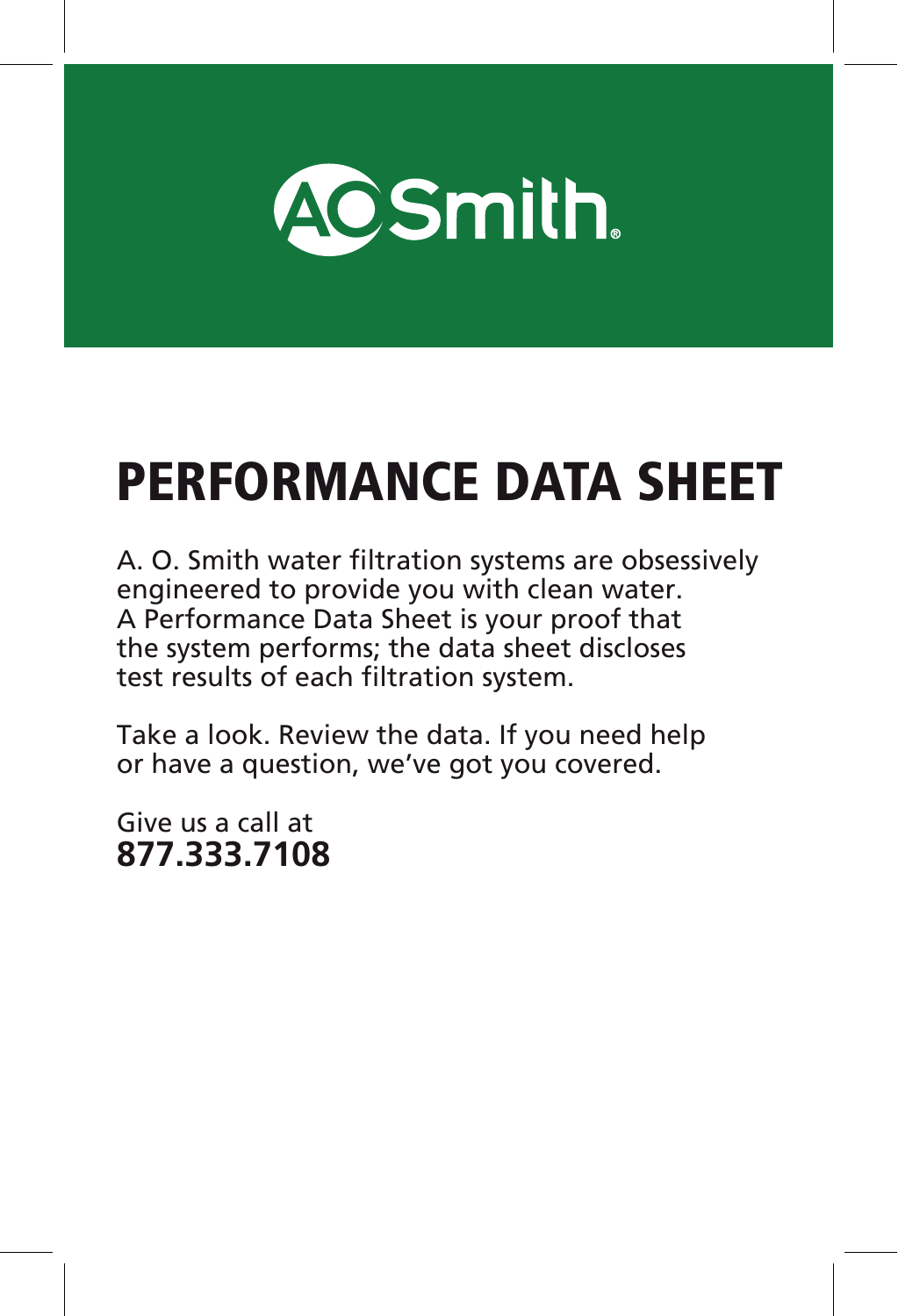## **PERFORMANCE DATA SHEET**

| Performance Data Sheet for the A. O. Smith Whole House Water Filter                                   |             |                                    |                                       |                                            |                     |
|-------------------------------------------------------------------------------------------------------|-------------|------------------------------------|---------------------------------------|--------------------------------------------|---------------------|
| Models                                                                                                | Replacement | Max operating pressure             | <b>Rated capacity</b>                 | Operating temp. range                      | <b>Rated flow</b>   |
| AO-WH-FILTER                                                                                          |             | AO-WH-FILTER   100 psi (689.5 kPa) | 600,000 gallons<br>(2.271.247 liters) | 40-90 $\degree$ F<br>4.44-32.2 $\degree$ C | 7 gpm<br>(26.5 lpm) |
| Manufactured by: A. O. Smith Corporation 11270 West Park Place<br>Milwaukee, WI 53224<br>877.333.7108 |             |                                    |                                       |                                            |                     |



Testing was performed under standard laboratory conditions, actual performance may vary\*. Filter usage must comply with all state and local laws. Filter is only to be used with cold water. Systems certified for cyst reduction may be used on disinfected waters that may contain filterable cysts. Not all contaminants listed may be present in your water. Filter does not remove all contaminants that may be present in tap water. See owner's manual for general installation conditions and needs as well as manufacturer's limited warranty. Do not use with water that is microbiologically unsafe or of unknown water quality without adequate disinfection before or after the system.

#### **DATA SUMMARY TABLE**

| Sample<br>Point | <b>Accumulated</b><br>Volume (gal) | <b>Dynamic Pressure (psi)</b> | <b>Chlorine, Free Available</b><br>(mg/L) |            | Flow Rate (gpm) |
|-----------------|------------------------------------|-------------------------------|-------------------------------------------|------------|-----------------|
|                 | Effluent 1                         | Influent                      | Influent                                  | Effluent 1 | Effluent 1      |
| Startup         | 150                                | 61                            | $2.2 \text{ ND}(0.05)$                    | ND (0.05)  | 7.1             |
| 10%             | 60,000                             | 61                            | 2.2 ND(0.05)                              | ND (0.05)  | 7.0             |
| 20%             | 120,000                            | 60                            | $1.9$ ND $(0.05)$                         | ND (0.05)  | 7.0             |
| 30%             | 180,000                            | 60                            | 2.2 ND(0.05)                              | ND (0.05)  | 7.0             |
| 40%             | 240,000                            | 60                            | 2.1 ND(0.05)                              | ND (0.05)  | 7.0             |
| 50%             | 300,000                            | 60                            | 2.1 0.05                                  | 0.05       | 7.0             |
| 60%             | 360,000                            | 61                            | 2.1 ND(0.05)                              | ND (0.05)  | 7.1             |
| 70%             | 420,000                            | 60                            | 2.2 0.09                                  | 0.09       | 7.1             |
| 80%             | 480,000                            | 61                            | $1.9$ ND $(0.05)$                         | ND (0.05)  | 7.1             |
| 90%             | 540,000                            | 61                            | $2.0 \, \text{ND}(0.05)$                  | ND (0.05)  | 6.9             |
| 100%            | 600,000                            | 61                            | 2.00.18                                   | 0.18       | 7.1             |

System independently tested to NSF/ANSI 42 Standard for the reduction of Chlorine Taste and Odor.



For use with municipally treated water only. Do not use with water that is microbiologically unsafe or of unknown water quality without adequate disinfection before or after the system.